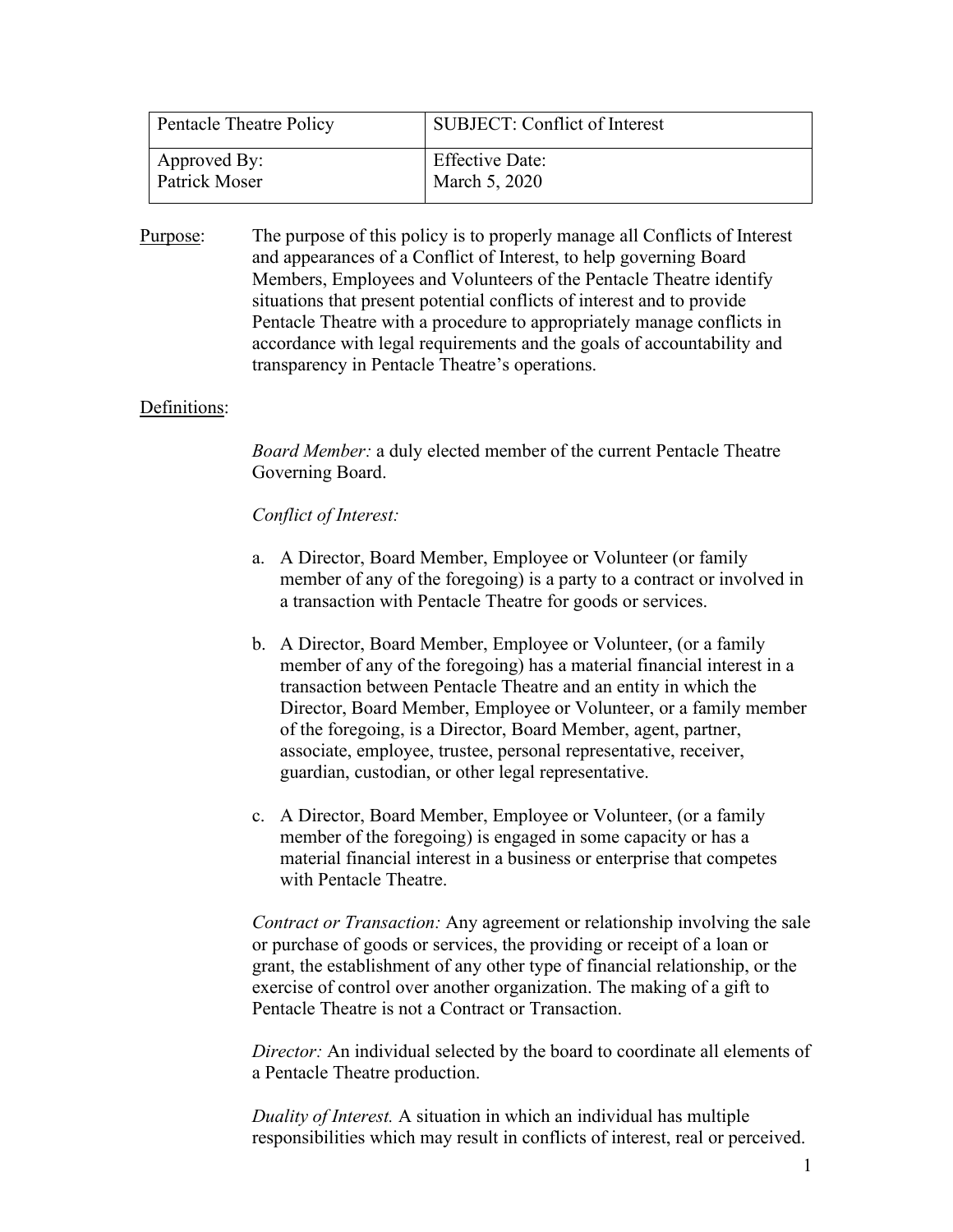*Employee:* paid staff of Pentacle Theatre.

*Family Member*: a spouse, parent, child or spouse of a child, brother, sister, or spouse of a brother or sister, of an Interested Person.

*Interested person:* Any Director, Employee, Board Member of Pentacle Theatre, a major donor to Pentacle Theatre or anyone else who is in a position of control over the theater who has a Conflict of Interest.

*Material Financial Interest:* A financial interest of any kind, which, in view of all the circumstances, is substantial enough that it would, or reasonably could, affect an Interested Person's or Family Member's judgment with respect to transactions to which the entity is a party.

*President:* The elected leader of the Pentacle Theatre Governing Board.

*Volunteer*: Any unpaid person working on any aspect of a Pentacle Theatre production, on a committee or in any other capacity.

Policy: All instances of Conflicts of Interest must be disclosed to the Board or staff, as appropriate, and a decision made as to what course of action the organization or individuals should take so that the best interests of Pentacle Theatre are not compromised by the personal interests of stakeholders in the theater.

> **Confidentiality**. Each Director, Board Member, Employee and Volunteer shall exercise care not to disclose confidential information acquired in connection with disclosures of conflicts of interest or potential conflicts, which might be adverse to the interests of Pentacle Theatre. Furthermore, Directors, Board Members, Employees and Volunteers shall not disclose or use information relating to the business of Pentacle Theatre for their personal profit or advantage or the personal profit or advantage of their Family Member(s).

**Gifts, Gratuities and Entertainment**. Accepting gifts, entertainment or other favors from individuals or entities can also result in a conflict or duality of interest when the party providing the gift/entertainment/favor does so under circumstances where it might be inferred that such action was intended to influence or possibly would influence the interested person in the performance of his or her duties. This does not preclude the acceptance of items of nominal or insignificant value or entertainment of nominal or insignificant value which are not related to any particular transaction or activity of Pentacle Theatre.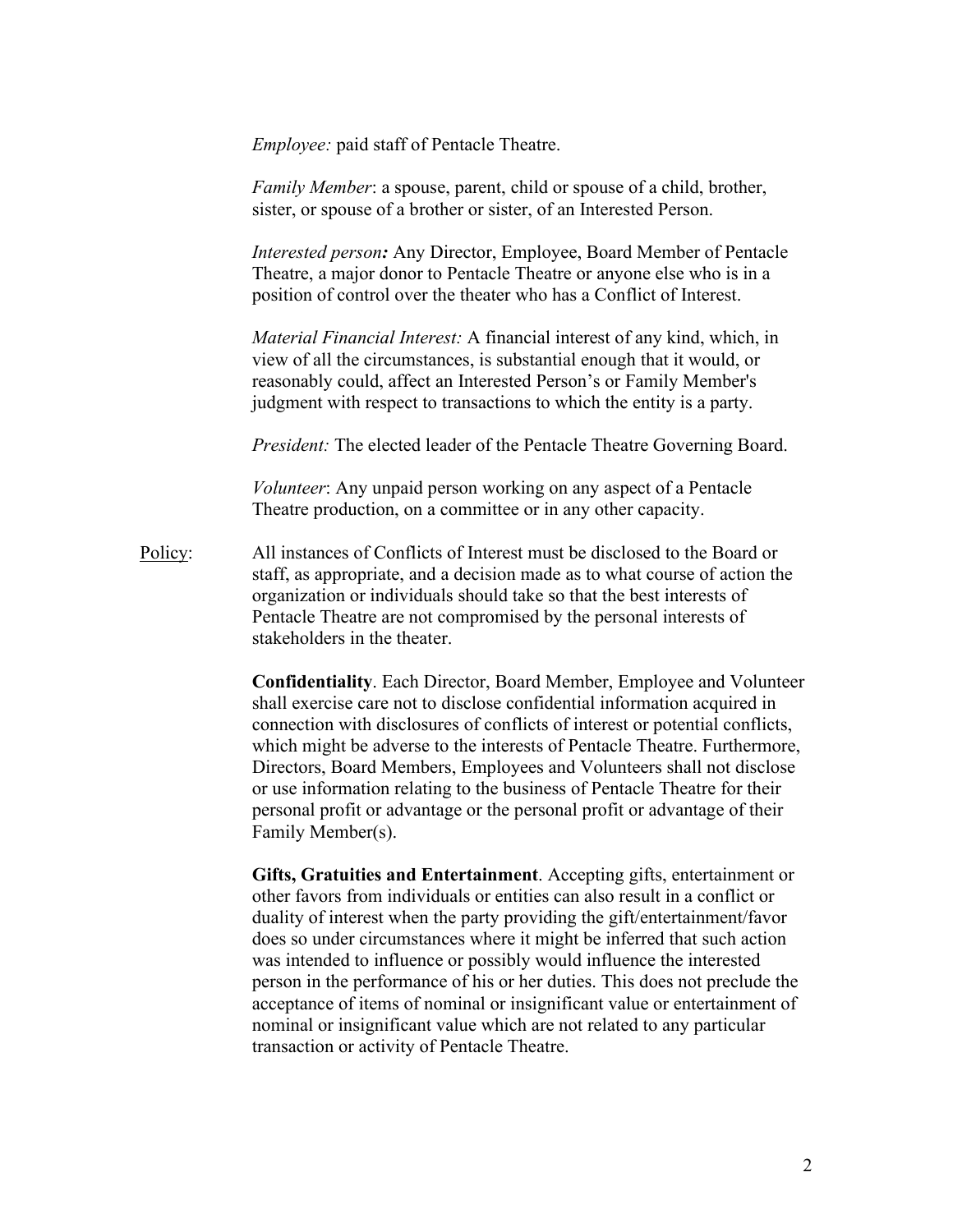#### Procedure

- a. Prior to board or committee action on a Contract or Transaction involving a Conflict of Interest, person having a Conflict of Interest and who is in attendance at the meeting shall disclose all facts material to the Conflict of Interest. Such disclosure shall be reflected in the minutes of the meeting. If Board Members are aware that staff or other volunteers have a conflict of interest, relevant facts should be disclosed by the Board Member or by the interested person him/herself if invited to the board meeting as a guest for purposes of disclosure.
- b. A person who plans not to attend a meeting at which he or she has reason to believe that the board or committee will act on a matter in which the person has a Conflict of Interest shall disclose to the chair of the meeting all facts material to the Conflict of Interest. The chair shall report the disclosure at the meeting and the disclosure shall be reflected in the minutes of the meeting.
- c. A person who has a Conflict of Interest shall not participate in or be permitted to hear the board's or committee's discussion of the matter except to disclose material facts and to respond to questions. Such person shall not attempt to exert his or her personal influence with respect to the matter, either at or outside the meeting.
- d. A person who has a Conflict of Interest with respect to a Contract or Transaction that will be voted on at a meeting shall not be counted in determining the presence of a quorum for purposes of the vote.
- e. The person having a Conflict of Interest may not vote on the Contract or Transaction and shall not be present in the meeting room when the vote is taken, unless the vote is by secret ballot. Such person's ineligibility to vote shall be reflected in the minutes of the meeting.
- f. Interested Persons who are not members of the Board, or who have a Conflict of Interest with respect to a Contract or Transaction that is not the subject of Board or committee action, shall disclose to their supervisor, or the President or the President's designee, any Conflict of Interest that such Interested Person has with respect to a Contract or Transaction. Such disclosure shall be made as soon as the Conflict of Interest is known to the Interested Person. The Interested Person shall refrain from any action that may affect Pentacle Theatre's participation in such Contract or Transaction.
- g. In the event it is not entirely clear that a Conflict of Interest exists, the individual with the potential conflict shall disclose the circumstances to his or her supervisor or the President or the President's designee, who shall determine whether full board discussion is warranted or whether there exists a Conflict of Interest that is subject to this policy.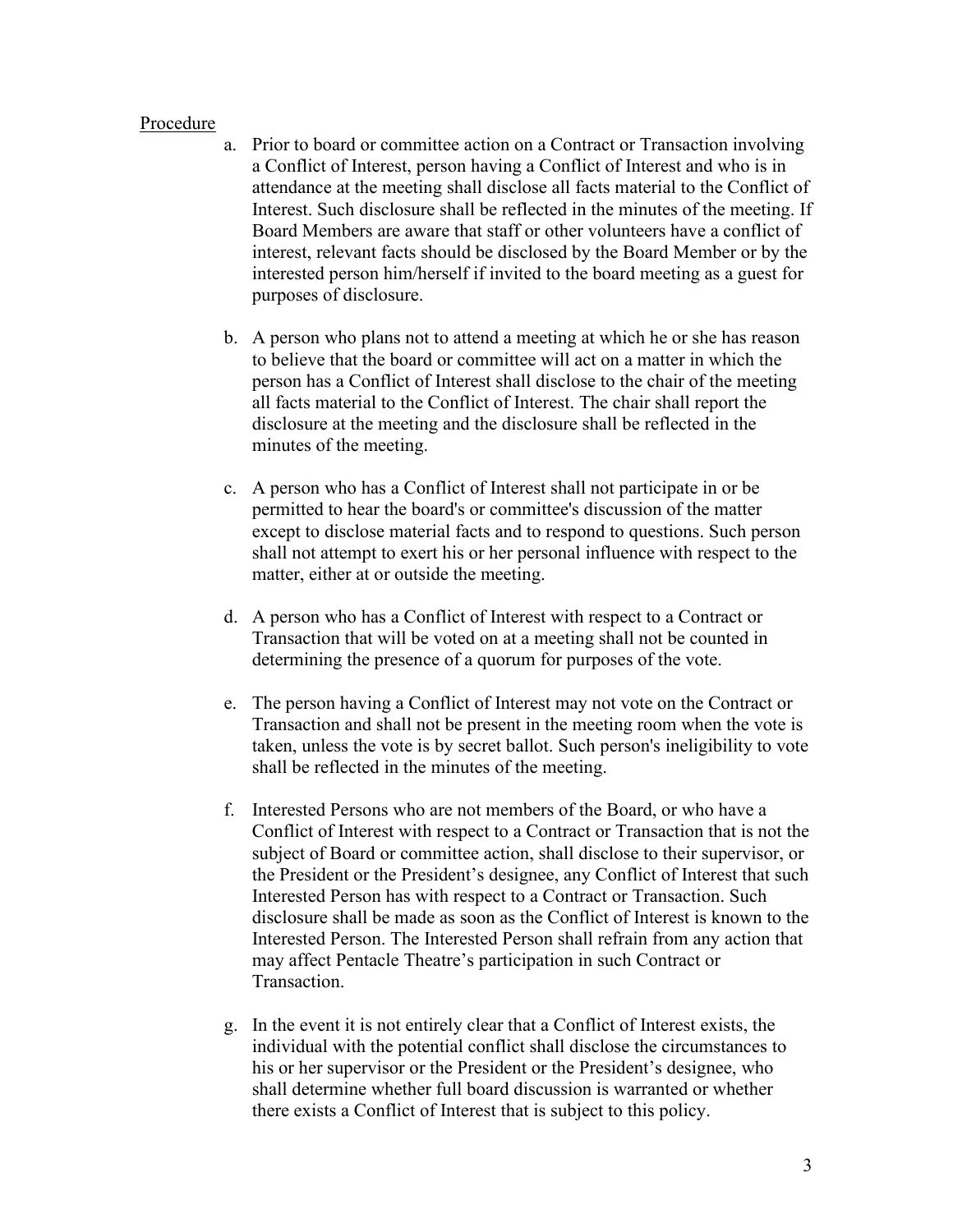## 4. **Review of policy**.

- a. Each Board Member and Employee shall be provided with and asked to review a copy of this Policy and to acknowledge in writing that he or she has done so.
- b. Annually each Board Member and Employee shall complete a disclosure form identifying any relationships, positions or circumstances in which s/he is involved that he or she believes could contribute to a Conflict of Interest. Such relationships, positions or circumstances might include service as a board member of or consultant to another nonprofit organization, or ownership of a business that might provide goods or services to Pentacle Theatre. Any such information shall be treated as confidential and shall generally be made available only to the Chair, the Executive Director, and any committee appointed to address Conflicts of Interest, except to the extent additional disclosure is necessary in connection with the implementation of this Policy.
- c. This policy shall be reviewed annually by each member of the Board of Directors. Any changes to the policy shall be communicated to all staff and volunteers